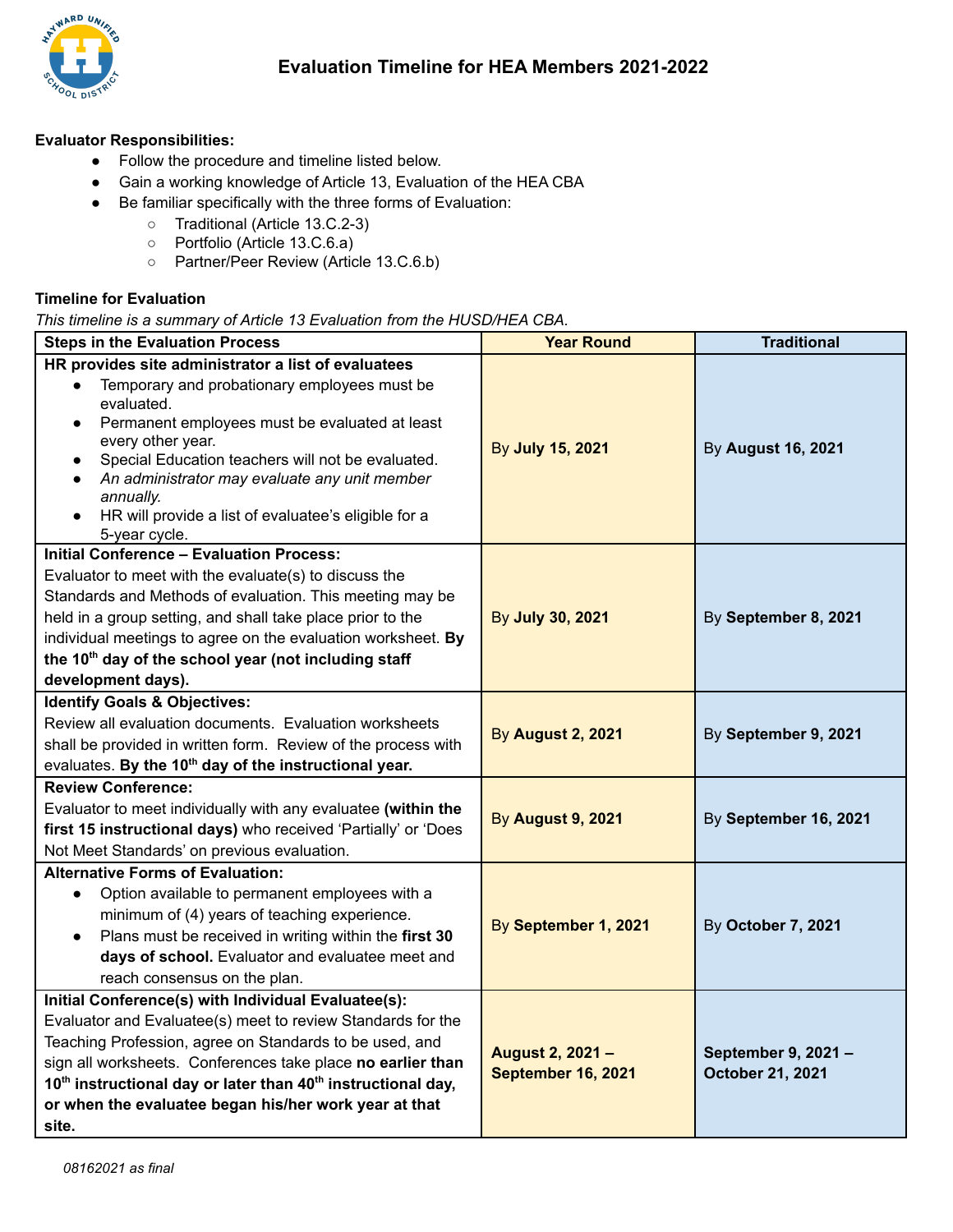

| $\bullet$<br>$\bullet$ | If agreement on the worksheet is not reached at<br>this meeting, the evaluatee shall be given, upon<br>request, 5 days to review the worksheet to<br>determine whether to sign the worksheet or declare<br>an impasse.<br>Any impasse regarding the evaluation<br>worksheet shall be resolved by the HEA<br>President or designee and the Director of<br>Human Resources.                                                                                             |                                                                                                                                                                                            |                                                                                                                                                                                        |
|------------------------|-----------------------------------------------------------------------------------------------------------------------------------------------------------------------------------------------------------------------------------------------------------------------------------------------------------------------------------------------------------------------------------------------------------------------------------------------------------------------|--------------------------------------------------------------------------------------------------------------------------------------------------------------------------------------------|----------------------------------------------------------------------------------------------------------------------------------------------------------------------------------------|
|                        | <b>Observations:</b>                                                                                                                                                                                                                                                                                                                                                                                                                                                  |                                                                                                                                                                                            |                                                                                                                                                                                        |
|                        | One of the classroom observations conducted by the<br>evaluator shall be scheduled in writing two (2) work<br>days in advance of that observation (if members<br>receive notice on a Monday, they cannot be observed<br>before Thursday).<br>The scheduled observation shall be a minimum of<br>thirty (30) minutes<br>Other observations shall be at least twenty (20)<br>minutes.<br>Observations of shorter duration may be included in<br>the summary evaluation. | Recommended window for<br>1st observation:<br>September 17, 2021 -<br><b>November 18, 2021</b><br>Recommended window for<br>2nd observation:<br>November 29, 2021-<br><b>March 4, 2022</b> | Recommended window for<br>1st observation:<br>October 22, 2021-<br><b>December 16, 2021</b><br>Recommended window for<br>2nd observation:<br>January 3, 2022 -<br><b>March 4, 2022</b> |
|                        | <b>Observations Conference:</b>                                                                                                                                                                                                                                                                                                                                                                                                                                       |                                                                                                                                                                                            |                                                                                                                                                                                        |
|                        | Evaluator and evaluatee shall meet as soon as<br>possible following the observation to review and<br>discuss the lesson prior to completion of the<br>observation report.<br>Following the conference the observation report will<br>be completed and distributed to the evaluatee for<br>signature.                                                                                                                                                                  | As soon as possible<br>following the observation                                                                                                                                           | As soon as possible<br>following the observation                                                                                                                                       |
|                        | <b>Interim Evaluation &amp; Conference:</b>                                                                                                                                                                                                                                                                                                                                                                                                                           |                                                                                                                                                                                            |                                                                                                                                                                                        |
|                        | (All Temporary, Probationary 1s, Partially Meets<br><b>Standards, and Does Not Meet Standards)</b><br>By the end of the 16 <sup>th</sup> week of the school year,<br>evaluator completes Interim Evaluation Summary<br>Report, confers with evaluatee, and obtains<br>evaluatee's signature on form.<br>Interim evaluation reports shall be completed and<br>submitted to the unit member at least 1 day prior to<br>the conference.                                  | By December 3, 2021<br>By December 10, 2021<br>submit copies of the<br>evaluation reports to HR                                                                                            | By December 17, 2021<br>By January 7, 2022<br>submit copies of the<br>evaluation reports to HR                                                                                         |
|                        | <b>Alternative Evaluation - Portfolio:</b>                                                                                                                                                                                                                                                                                                                                                                                                                            |                                                                                                                                                                                            |                                                                                                                                                                                        |
|                        | No later than 30 calendar days prior to the end of<br>the school year, the administrator shall complete the<br>final evaluation summary (Portfolio/Partner-Peer<br>Evaluation Summary Report) and meet with the<br>evaluatee.<br>A final summary conference will be held with the<br>evaluatee and administrator for the purpose of<br>reviewing the three reflections and three artifacts for                                                                        | By May 16, 2022                                                                                                                                                                            |                                                                                                                                                                                        |